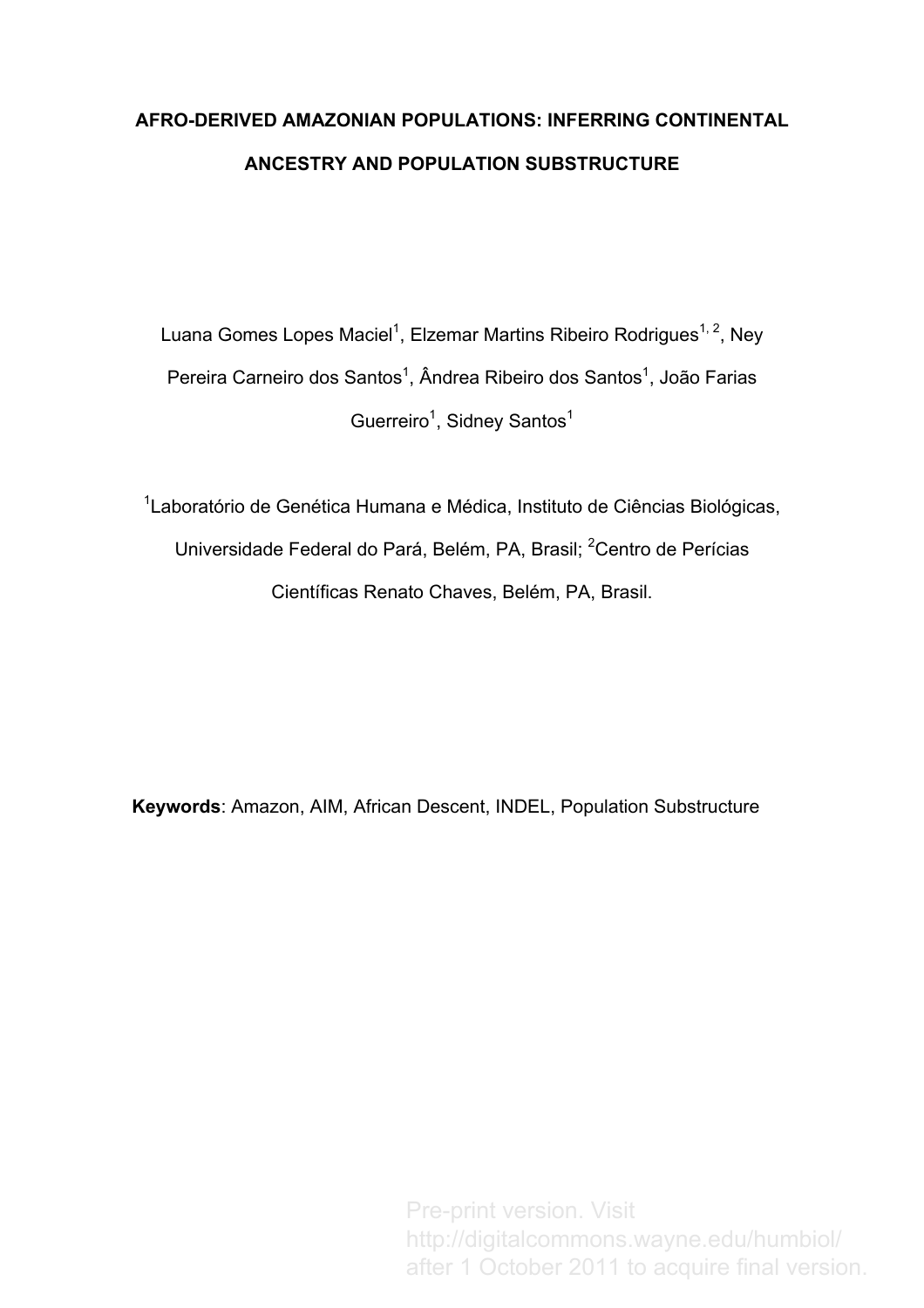## **ABSTRACT**

A panel of Ancestry Informative Markers (AIMs) was used to identify population substructure and estimate individual and overall interethnic admixture in 294 individuals from seven African-derived communities of the Brazilian Amazon. A panel of 48 biallelic markers, representing the insertion (IN) or the deletion (DEL) of small DNA fragments, was employed for this purpose. Overall interethnic admixture estimates showed high miscegenation with other ethnic groups in all populations (between 46% and 64%). The proportion of ancestral genes varied significantly among individuals of the sample: the contribution of African genes varied between 12% and 75%; of European genes between 10% and 73%; and of Amerindians genes between 8% and 66%. The obtained data reveal a high contribution of Amerindian genes in these communities, unlike in other African-derived communities of the Northeast and the South of Brazil. In addition, the majority of the Amerindian contribution may result from the preferential inclusion of indigenous women in the African descent groups. High heterogeneity of the proportion of interethnic admixture among analyzed individuals was found when the proportion of ancestral genes of each individual of the sample was estimated. This heterogeneity is reflected in the fact that four populations can be considered as substructured and that the global African descent sample is possibly formed by two subpopulations.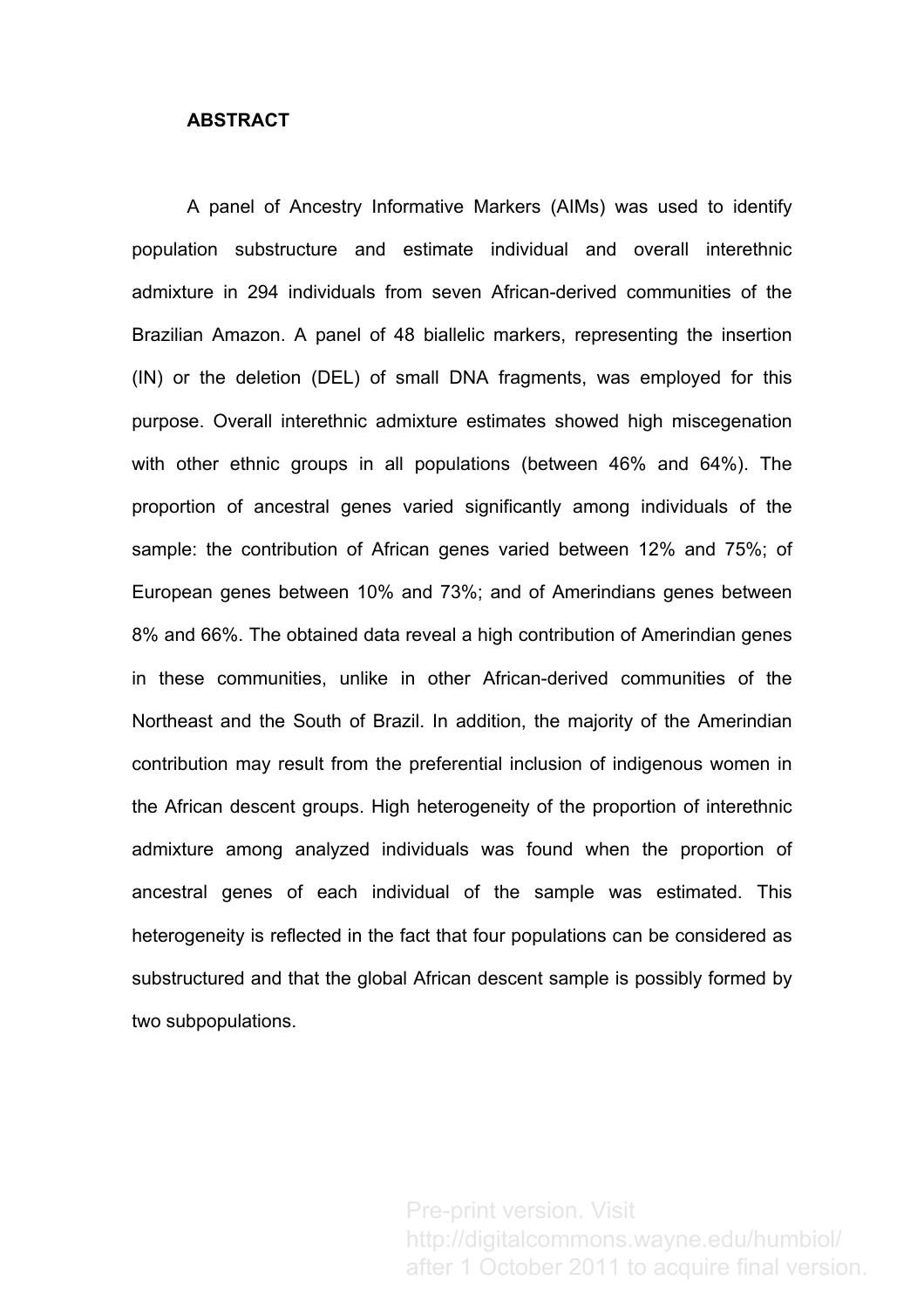The Brazilian population is the product of the miscegenation of three main ethnic groups: Amerindians, Europeans, and Africans. It is estimated that approximately four million Africans were brought by force to Brazil as slaves between 1550 and 1870 (Klein, 1986). The distinct geographical regions of Brazil received different numbers of African slaves, being greater in the Northeast and lower in the North (Santos and Guerreiro, 1995). The arrival of African slaves to the Amazon began in the mid-17th century (1750). It is estimated that at least 53,000 Africans arrived in the Brazilian Amazon during the slavery period (Curtin, 1996).

These slaves frequently escaped into the forest because of the living conditions they experienced and they formed settlements known today as "*quilombos*" (Acevedo and Castro, 1998). Initially, the fugitive slaves remained relatively genetically isolated when the *quilombos* were formed, but later they mixed with other population groups, including Amerindians and Europeans (Ribeiro-dos-Santos et al., 2002; Kiyoko et al., 2004).

In Brazil, various studies have been conducted on Afro-derived groups in an attempt to estimate the contribution of parental populations to the formation of these populations, using classic genetic polymorphisms (Bortolini et al., 1995; Arpini-Sampaio et al. 1999; Guerreiro et al, 1999), polymorphisms of nuclear DNA (Bortolini et al., 1999; Silva Jr. et al., 1999; Cayres-Vallinoto et al., 2003); mitochondrial DNA markers (Bortolini et al 1999; Ribeiro-dos-Santos et al, 2002; Carvalho et al., 2008) and Y chromosome markers (Bortolini et al., 1999; Kiyoko et al., 2004).

These studies demonstrate that, depending on the genetic marker used, the contribution of African genes in different communities can vary greatly and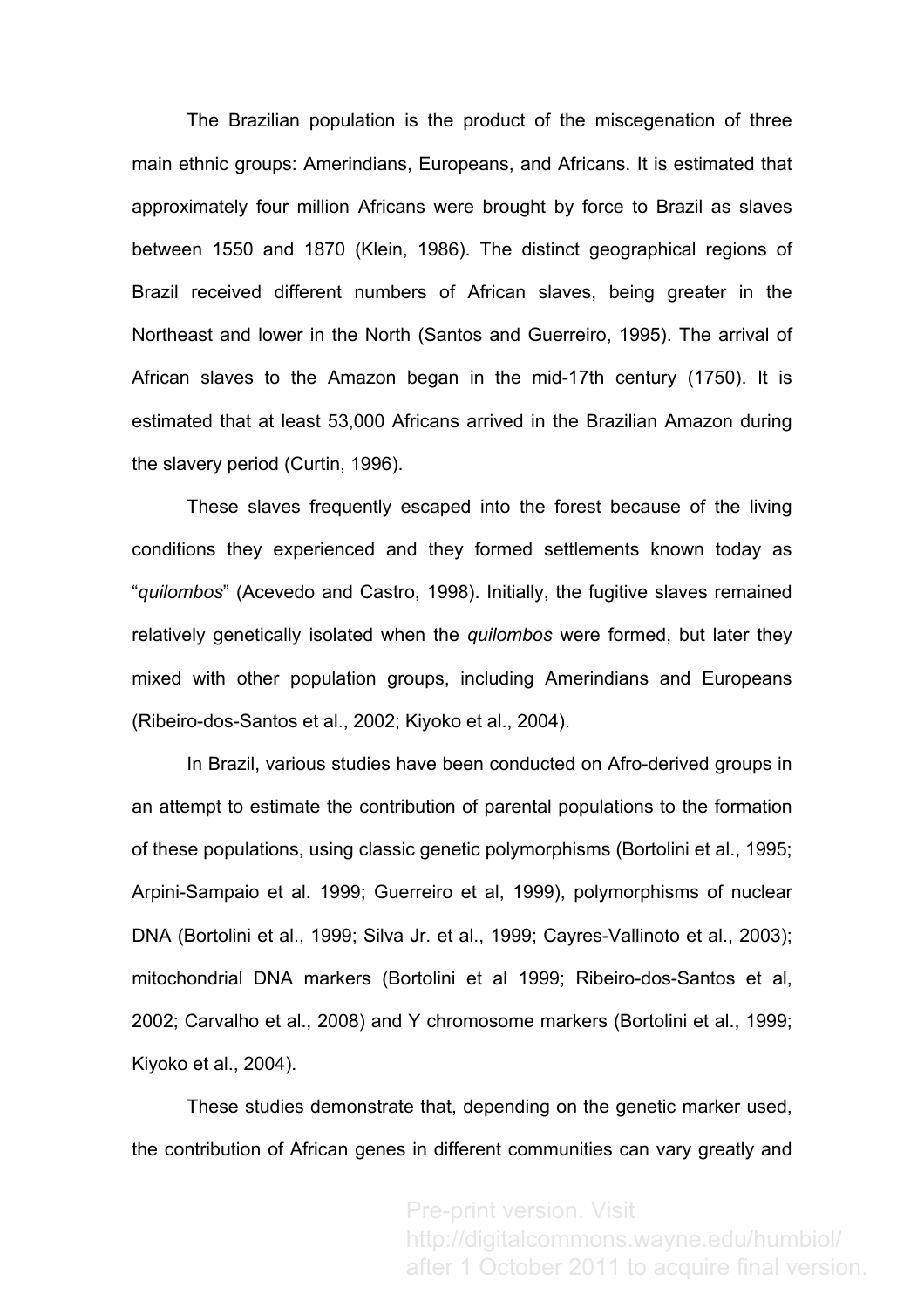that the contribution of European and Amerindian genes is significant (Schneider et al., 1987; Guerreiro et al, 1999; Ribeiro-dos-Santos et al, 2002; Carvalho et al., 2008), implying that population stratification may be present in all Afro-derived communities studied. Stratification occurs when a population is formed from a relatively recent admixture of subpopulations (European, African and indigenous, for example) and when the proportion of this admixture varies between the individuals that make it up (Hoggart et al*.,* 2003).

The types of genetic markers used in previous studies allow estimating only the global interethnic admixture of the population analyzed. More recently, a series of published studies have used panels of Ancestry Informative Markers (AIMs), that is, genetic polymorphisms that demonstrate significant differences (>40%) in the allele frequencies between populations of distinct geographical origins (Parra et al., 1998; Bastos-Rodrigues et al., 2006, Santos et al., 2010). This approach is much more accurate and gives reliable estimates of the proportion of ancestral genes in each individual of the population under study (Parra et al., 2001; Shriver et al., 2003; Bastos-Rodrigues et al., 2006; Benn-Torres et al., 2007; Santos et al., 2010).

In this study, a panel of 48 AIMs was used to estimate individual and global interethnic admixture in unrelated individuals in seven Afro-derived communities of the Brazilian Amazon. All of the markers used were INDEL that represent the insertion (IN) or the deletion (DEL) of small DNA fragments.

The markers were selected based on three main criteria: (1) great differences in allele frequencies (δ> 40%) between African, European, and/or Native American populations; (2) mapping to different chromosomes or to different physical regions of the same chromosome; and (3) variable size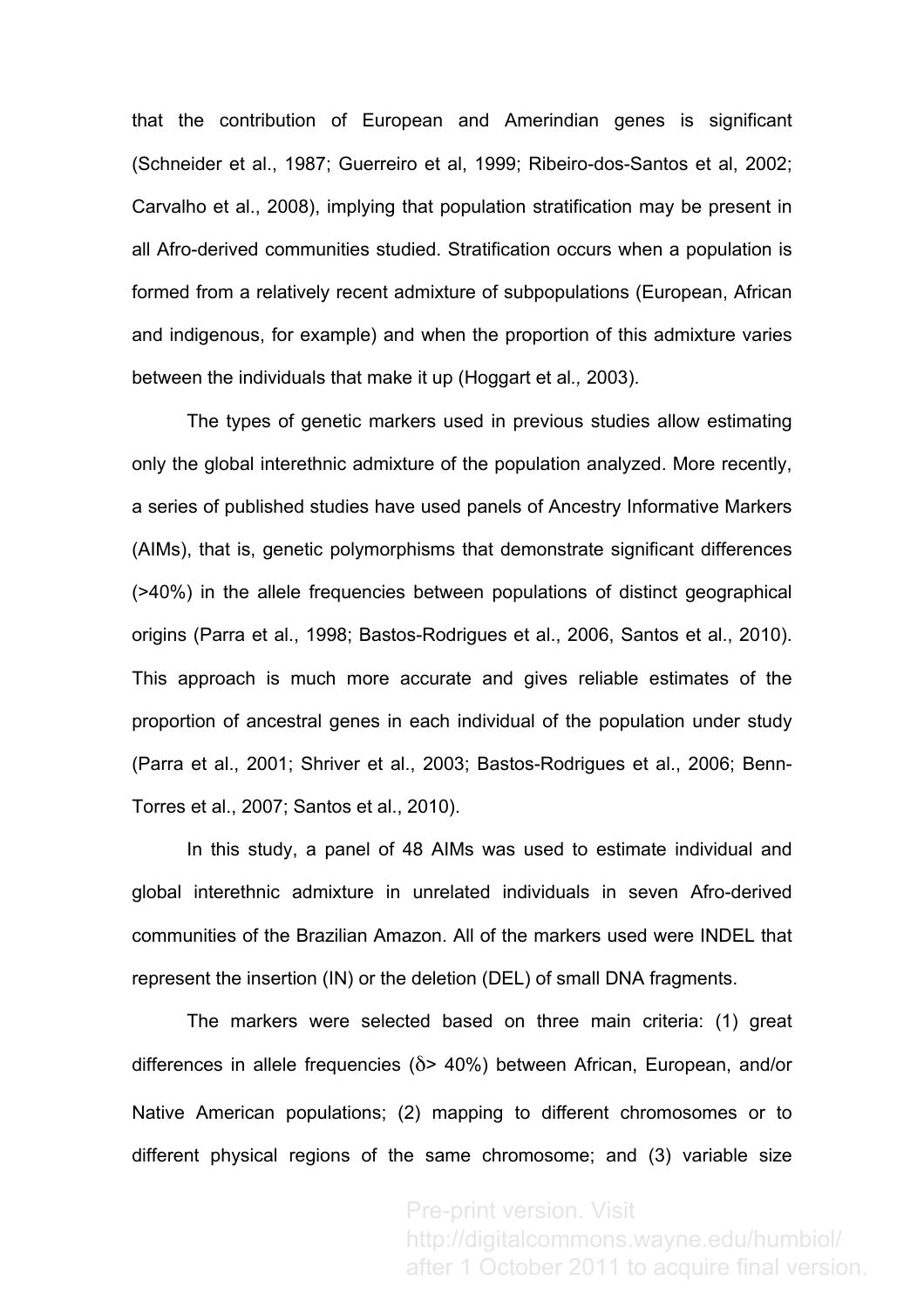between 3 and 40 base pairs (bp) to permit simultaneous genotyping of multiple markers. The selection process was based on data from Weber et al. [2002] and from the online database at http://www.marshfieldclinic.org/mgs/.

This panel was previously used by Santos et al. (2010) and has been successfully used to assess parental genetic contribution in different populations (Ota et al., 2010; Tarazona-Santos et al., 2011).

The data obtained were also used to identify population substructure in different Afro-derived community as well as to estimate the genetic distances between them  $(F_{ST})$ , in an attempt to understand the history of the formation and expansion of these communities.

### **MATERIALS AND METHODS**

#### *Populations Samples*

This study was carried out in accordance with the Declaration of Helsinki (2000) of the World Medical Association. Blood samples of 294 unrelated individuals from seven Afro-derived communities of the Brazilian Amazon were collected under informed consent, with the following distribution: Pacoval (21 individuals), Pitimandeua (64), Marajó (48), Trombetas (40), Curiaú (43), Mazagão (45), and Pontal (33). The geographical coordinates of the communities studied are given in Figure 1.

To estimate the individual and global interethnic admixture in the samples, previously obtained data (Santos et al., 2010) relating to the same 48 genetic markers in populations considered to be ancestral to the populations studied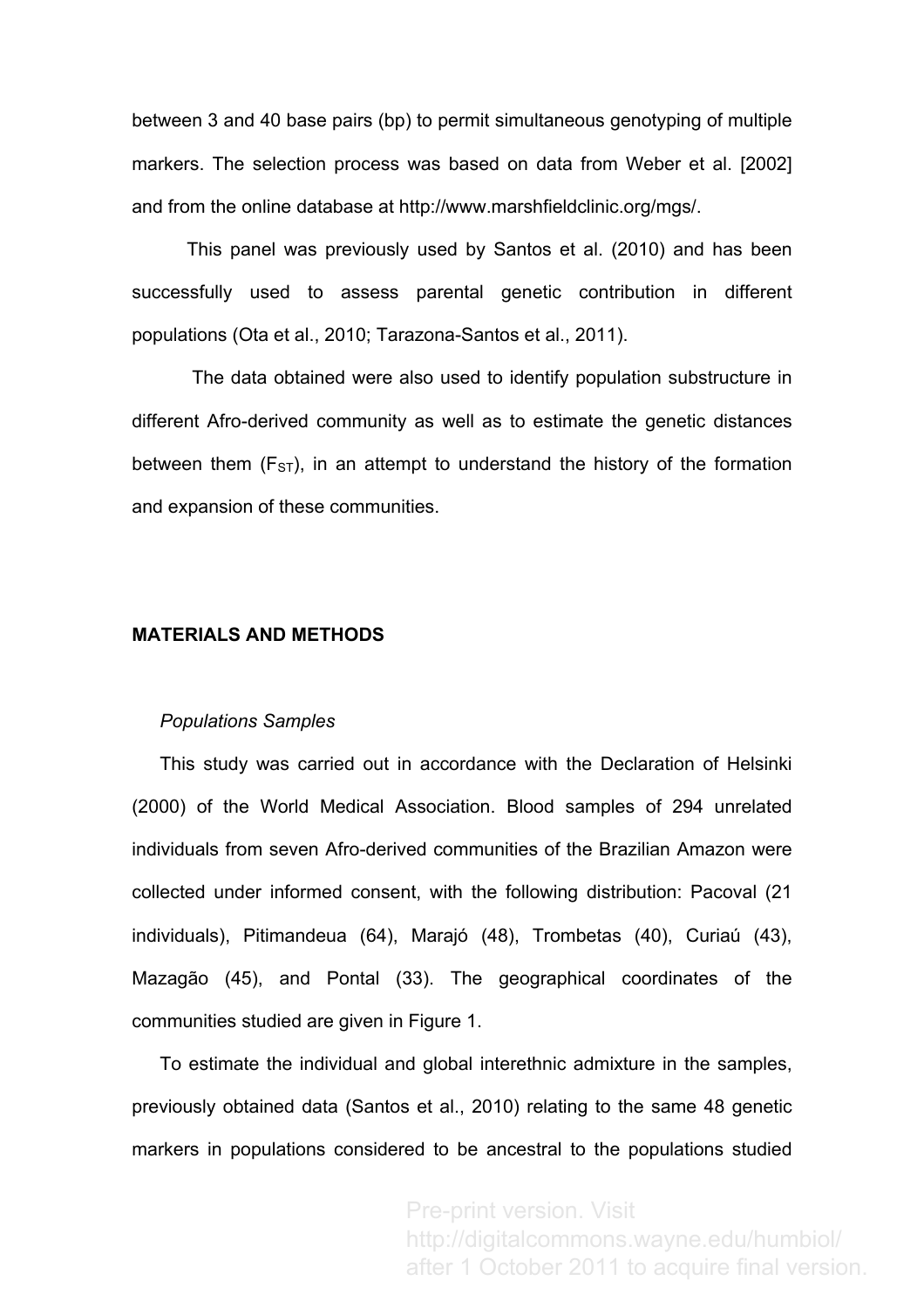here were used. These samples consisted of 189 Sub-Saharan Africans individuals (from Ivory Coast, Angola, Mozambique, Zaire and Cameroon), 161 European individuals (the majority from Portugal) and 243 individuals originating from seven indigenous tribes of the Brazilian Amazon.

#### *DNA Analysis*

DNA samples were genotyped for the 48 biallelic INDEL by means of three 16-plex PCR amplifications. The PCR thermocycling conditions were: 10 min at 95 °C followed by 1 min at 94 °C, 1 min at 60 °C and 2 min at 70 °C for 10 cycles, followed by 1 min at 90 °C, 1 min at 60 °C and 2 min at 70 °C for 17 cycles, and one final period of 60 min at 60 °C.

Samples with 1.0 µ of the amplified product were prepared for capillary electrophoresis, added to 8.5 µL of deionized formamide (Applied Biosystems, Foster City, CA, USA) and 0.5 µL 500 LIZ (Applied Biosystems). The samples were analyzed using the software ABI PRISM 3130 Genetic Analyzer (Applied Biostystems). The results were analyzed using the software GeneMapper v3.1 (Applied Biosystems).

#### *Statistical Analysis*

The statistical analysis for estimating the allele frequencies, the tests of Hardy-Weinberg Equilibrium, the analysis of genetic distances between populations ( $F_{ST}$ ), and the exact test of population differentiation (Raymond and Rousset, 1995) were achieved using the Arlequin v.3.1 software package (Excoffier et al., 2005).  $F_{ST}$  genetic distances were visualized in two-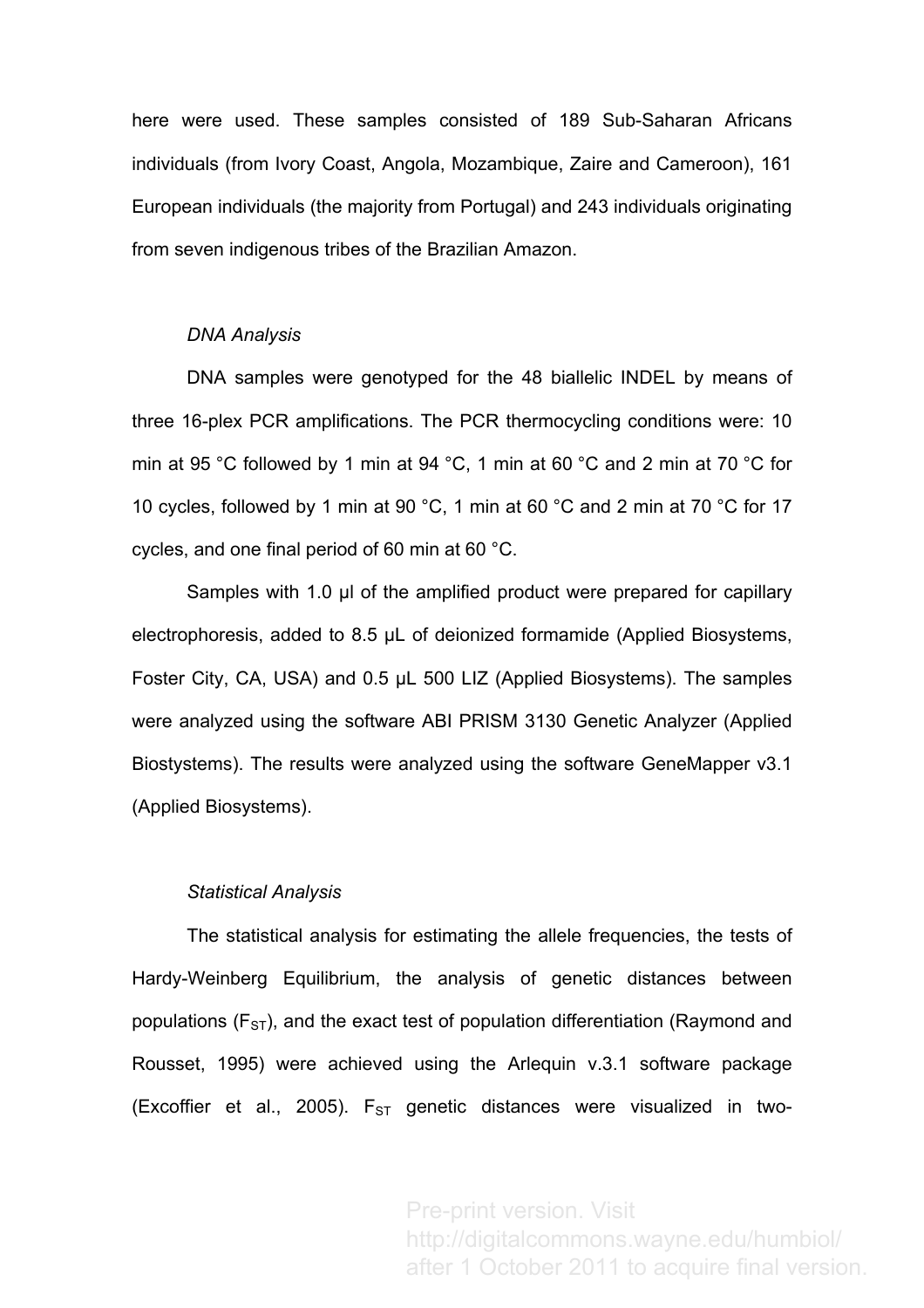dimensional space using the Multi-Dimensional Scaling (MDS) method, included in the software SPSS v. 14.0 (SPSS Ins. Chicago, IL, USA).

Global admixture proportions were estimated by the ADMIX95 program (www.genetica.fmed.edu.uy/software.htm), which is based on the gene identity method [Chakraborty, 1985].

The estimates of individual interethnic admixture and analysis related to population substructure were achieved using the software STRUCTURE v. 3.2, available free of charge at http://pritch.bsd.uchicago.edu/software.html. The basic algorithm was described by Pritchard et al. 2000 and extensions to the method were published by Falush et al. [2003 and 2007].

### **RESULTS AND DISCUSSION**

The variability present in seven Afro-derived communities of the Brazilian Amazon was investigated with regard to 48 autosomal INDEL. The observed allele frequencies are presented in Table 1. The observed genotype distribution was tested for Hardy-Weinberg equilibrium. After correction for multiple tests (Bonferroni correction), all of the studied markers were considered to be in Hardy-Weinberg equilibrium, except MID1923 in the Marajó community.

Despite the fact that all 48 investigated INDEL are Ancestry Informative Markers (AIM), the average heterozygosity is high in all surveyed populations, ranging from 39, 3% (Curiau) to 42% (Trombetas). We interpreted this fact as due to the intense process of miscegenation that originated the current African-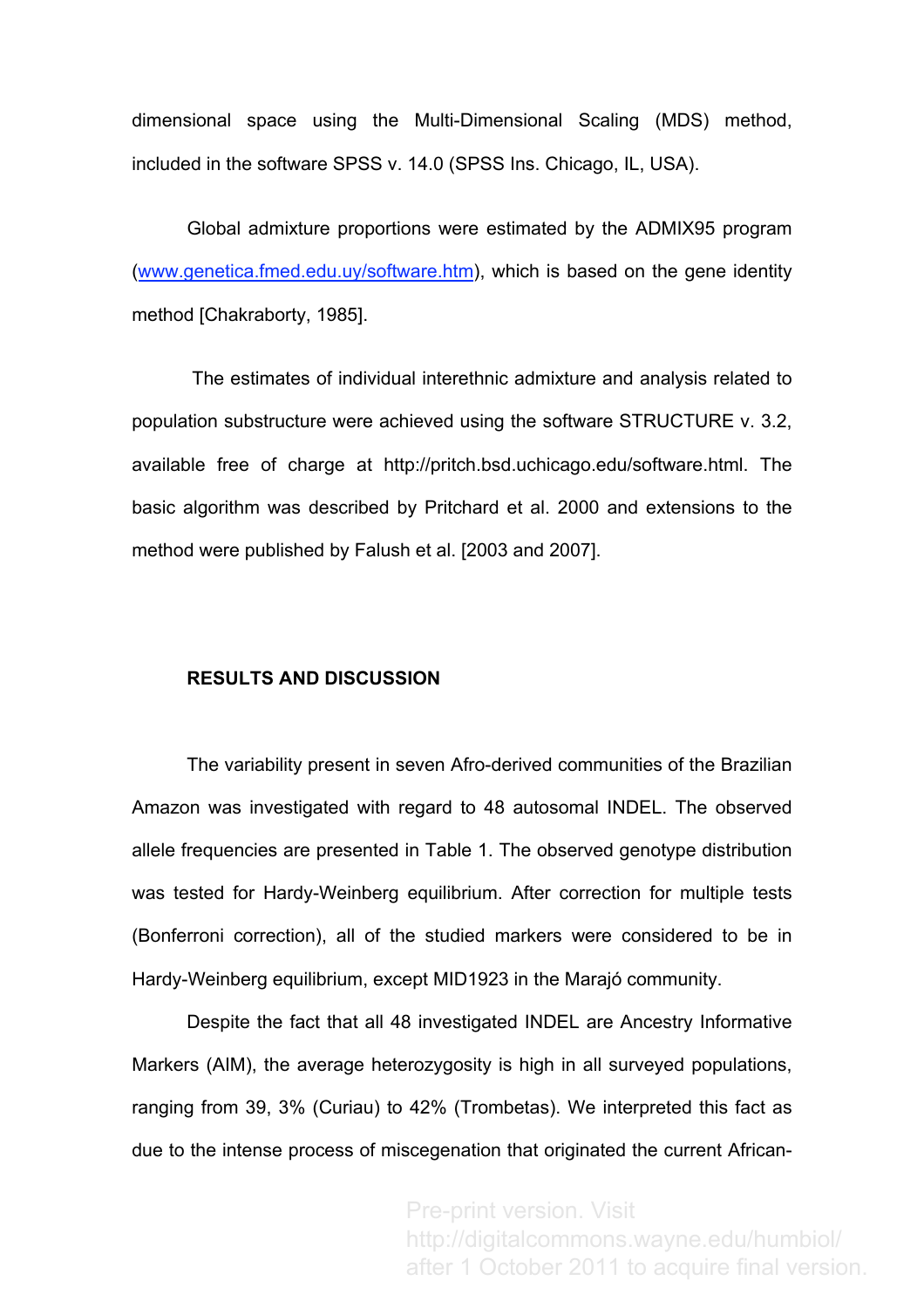derived populations of the Amazon, that in only ten generations reduced to half the African genes contribution (see Table 2).

## *Differentiation between populations*

The genetic distance  $(F_{ST})$  between the seven Afro-derived communities studied is 2.81%. The greatest differentiation occurs between Pacoval and Pontal (5.9%). The Pacoval population shows the greatest genetic distance (3.9%), followed by Curiaú (3.6%) and Marajó (3.2%). An exact differentiation test (Raymond and Rousset, 1995) was applied to compare the samples under study, demonstrating that there are no significant statistical differences (p > 0.05) between the analyzed populations.

Genetic distances ( $F_{ST}$ ) were visualized in two-dimensional space using the MDS method (Figure 2). We included in this analysis European, African and Native Americans parental populations. In this figure it is possible to identify groups which are formed depending on the ethnic composition of the populations: Pacoval and Marajó, two populations with greater contribution of Amerindian ancestry (both with 32%) are grouped in the Native Americans quadrant; Pontal, Curiau and Trombetas, populations with greater contribution of African genes (54%, 52% and 46%, respectively) are grouped in African quadrant; Pacoval and Marajó (32% and 33% of European genes, respectively) are grouped in European quadrant.

## *Continental Ancestry*

The estimates of interethnic admixture of each of the Afro-derived populations are given in Table 2. There is high miscegenation with other ethnic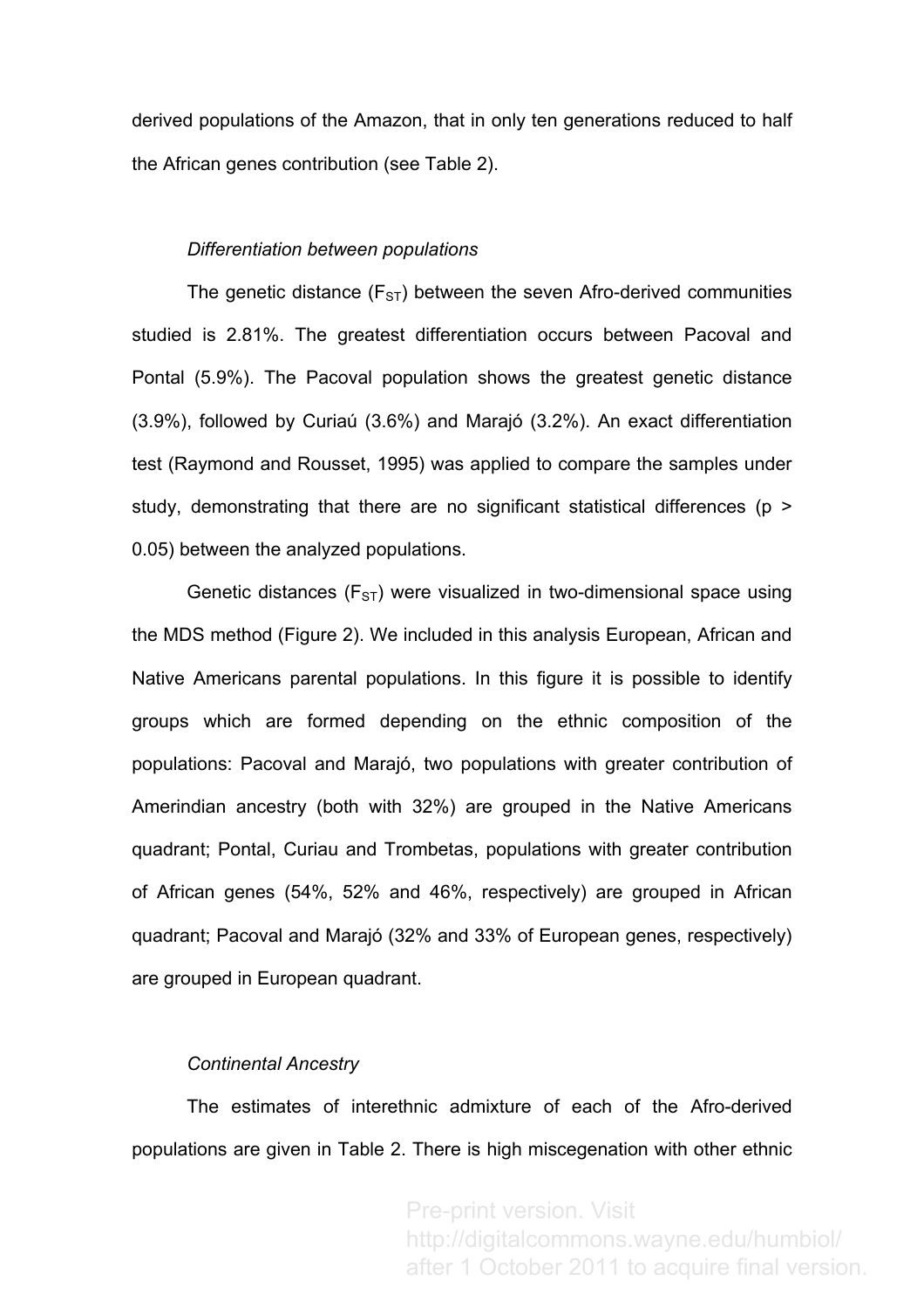groups in all of the populations, ranging between 40% (Pontal) and 60% (Pacoval and Mazagão). The greatest contribution of Amerindian genes was found in the Pacoval (32 %) and Marajó (31%) communities and the lowest in Pontal (13%). The whole estimated population contributions are: African genes, 48.5%, Europeans, 28.9%, and Amerindians, 22.6%.

Comparing the data obtained from the autosomal markers in the Amazonian Afro-derived populations and other Brazilian Afro-derived populations, it is possible to see that the Amazonian populations have a lower contribution of African genes than the Afro-derived populations of south (mean of 69%) and northeast (mean of 62%) of Brazil (Bortolini *et al.,* 1995; Bortolini *et al* 1998; Bortolini *et al.,* 1999; Souza and Culpi 2005).

The estimated contribution of Amerindian genes to the Amazonian Afroderived populations is high (23%). Previous studies using classic markers and/or autosomal STRs also suggest a high contribution of Amerindian genes in the Amazonian Afro-descent (Schneider et al, 1987; Bortolini et al, 1995; Guerreiro et al, 1999; Cayres-Valinoto et al 2003). However, the high contribution of Amerindian genes in Afro-derived communities is not common in other regions of Brazil. Other researchers have reported a small contribution of Amerindian autosomal genes (less than 10%) in the South (Bortolini et al, 1995; Souza and Culpi, 2005), in the Central-West and the Northeast of Brazil (Silva Jr. et al., 1999).

## *Preferential inclusion of Amerindian women*

The researchers involved in this study have conducted parallel research in at least six of the seven communities investigated here, using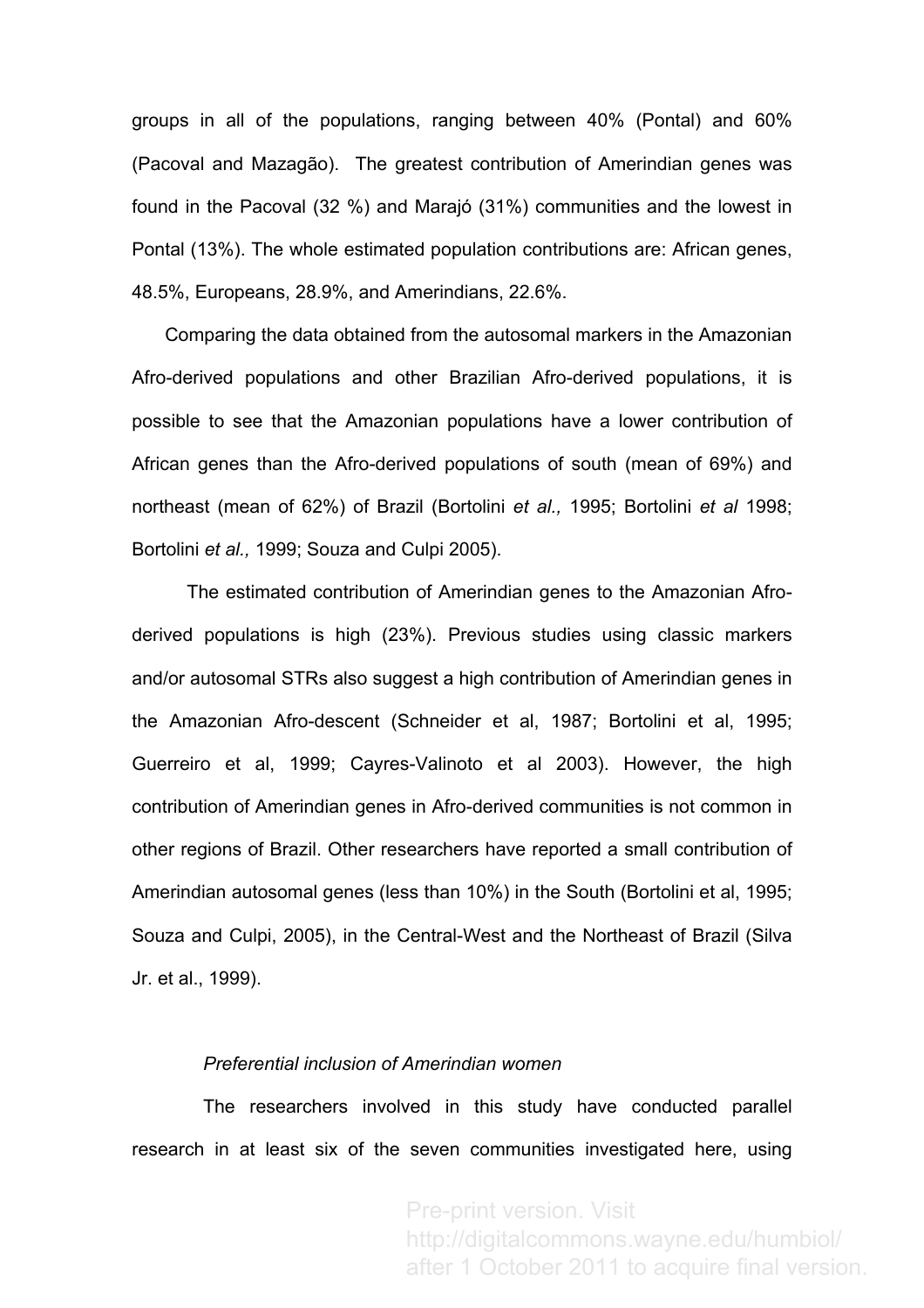uniparental Y-DNA markers (nine STR loci – data available on the site http://www.yhrd.org) and mtDNA markers (Ribeiro-dos-Santos et al., 2002; Carvalho et al., 2008). The estimates obtained show very high (mean of 47%) Native American mtDNA and very low (mean of 5%) Native American Y-DNA contributions in the studied populations.

The observed differences between the Amerindian contribution based on the 48 autosomal markers (mean of 26%), intermediate between the values estimated using the mtDNA and Y-DNA markers, could be explained by two social facts: i) the integration of individuals belonging to neighboring social groups, such as happens in the indigenous tribes of the interior of the Amazon and which does not occur in other regions of Brazil, and ii) the preferential inclusion of Amerindian women in contrast to Amerindian men as the Amazonian Afro-derived populations were formed.

The preferential inclusion of indigenous women into Amazonian groups of African descent was previously suggested by Ribeiro-dos-Santos et al., 2002. These facts suggest that studies using uniparental markers (mtDNA and Y-DNA) should be conducted to investigate whether this practice was specific to the Amazonian Afro-derived populations or also occurred during the formation of Afro-derived populations in other regions of Brazil.

## *Population Substructure*

The data produced in this study was used together with the data of ancestral populations from previous studies (Santos et al., 2010) to estimate the interethnic admixture present in each individual in the sample. From the estimates, it can be seen that the individuals are largely heterogeneous. The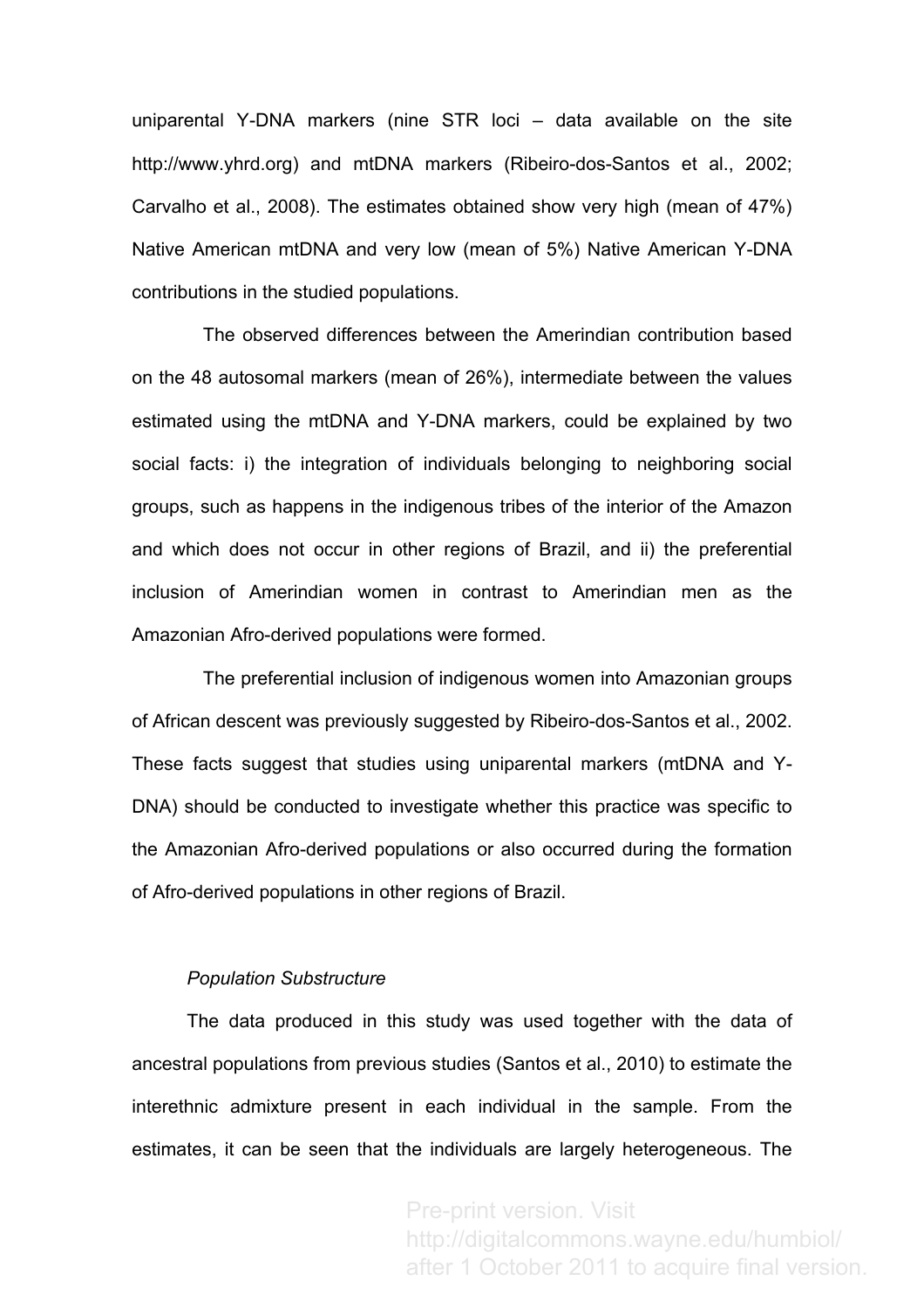contribution of African genes varies between 12% and 75%, of European genes, from 10% to 73%, and of Amerindian genes, between 8% and 66%.

In light of the clear evidence of differentiation between individuals, the data obtained was used to try to identify whether or not population stratification is present in the Amazonian Afro-derived communities. The results show no evident substructures in three communities (Pacoval, Trombetas and Marajó) and evident substructures (K=2, where K stands for the number of distinct subpopulations on a genetically stratified population) in four populations (Curiau, Mazagão, Pitimandeua and Pontal). When the individuals are taken together as a single population, it is possible to identify population stratification with two  $(K = 2)$  subpopulations in the sample of the Amazonian Afro-derived populations.

*Contract grant sponsor*: Universidade Federal do Para (UFPA); Conselho Nacional de Desenvolvimento Cientifico e Tecnológico(CNPq); Coordenação de Aperfeiçoamento de Pessoal de Nível Superior (CAPES); Financiadora de Estudos e Projetos (FINEP).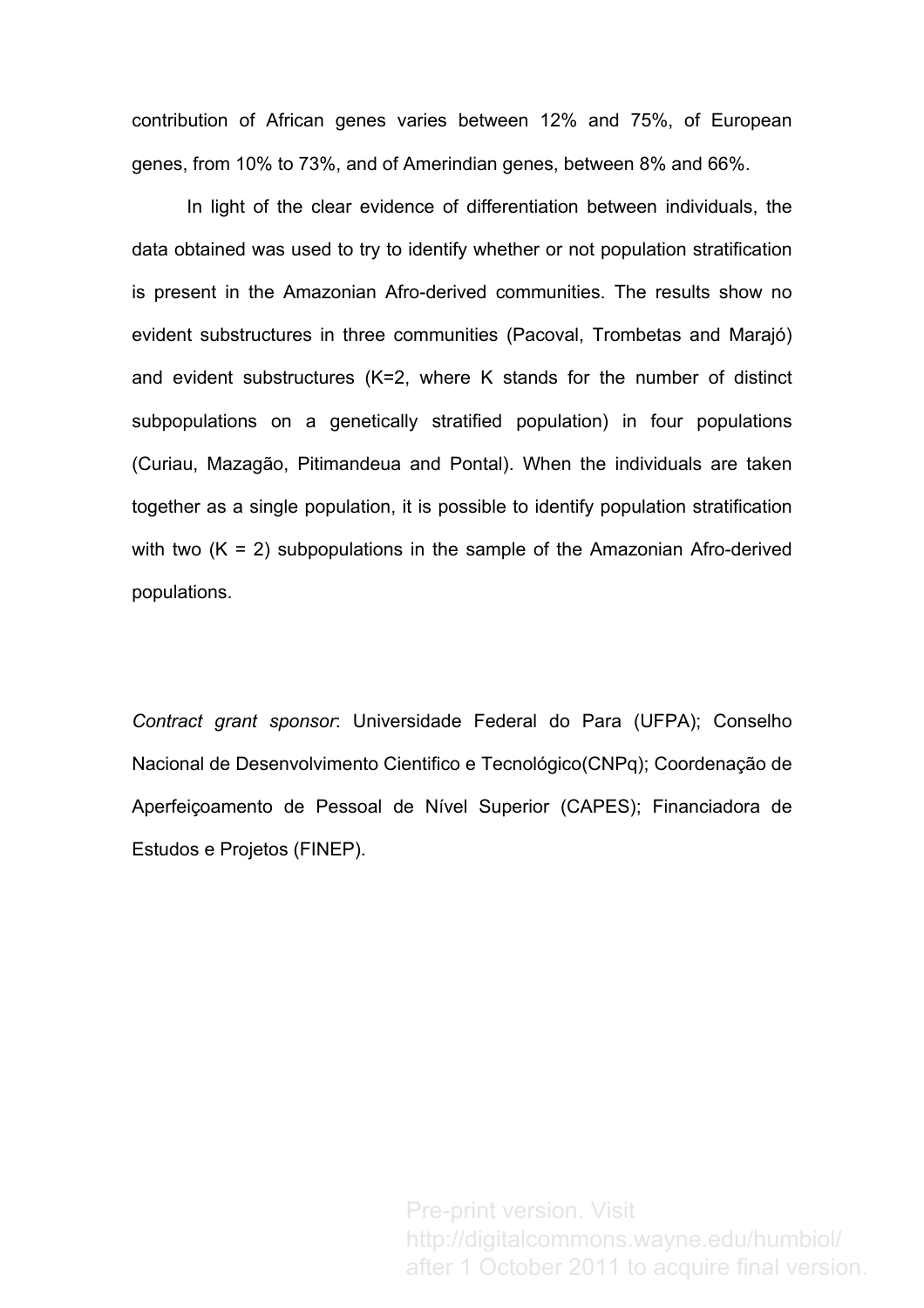# **LITERATURE CITED**

- Acevedo, R. and E. Castro. 1998. Negros do Trombetas. Guardiães de Mata e Rios. Belém, 1st ed. Cejup.
- Arpini-Sampaio, Z., M. C. Costa, A.A. Melo et al. 1999. Genetic polymorphisms and admixture in African-derived black communities of northeastern Brazil. *Hum. Biol.* 71: 69-85.
- Bastos-Rodrigues, L., J.R. Pimenta, S.D.J. Pena. 2006. The genetic structure of human populations studied through short insertion-deletion polymorphisms. *Am. J. Hum .Genet.* 70: 1-8.
- Benn-Torres, J., C. Bonilla, C.M. Robbins et al. 2008. Admixture and population stratification in African Caribbean populations. *Ann. Hum. Genet.* 72:90– 98.
- Bortolini, M.C., W.A. Silva-Junior, D.C. Guerra, et al. 1999. African-derived South American Populations: A history of symmetrical and asymmetrical matings according to sex revealed by bi- and uni-parental genetic markers. *AM. J. Hum. Biol.* 11:551-563.
- Bortolini, M.C., W.A. Silva-Junior, T.A. Weimer et al. 1998. Protein and hypervariable *tandem* repeat diversity in eight African-derived South American population: inferred relationship do not coincide. *Hum. Biol.* 20:443-461.
- Bortolini, M.C., T.A. Weimer, F.M. Salzano et al. 1995. Evolutionary relationships between Black South American and African populations. *Hum. Biol*. 67:547-559.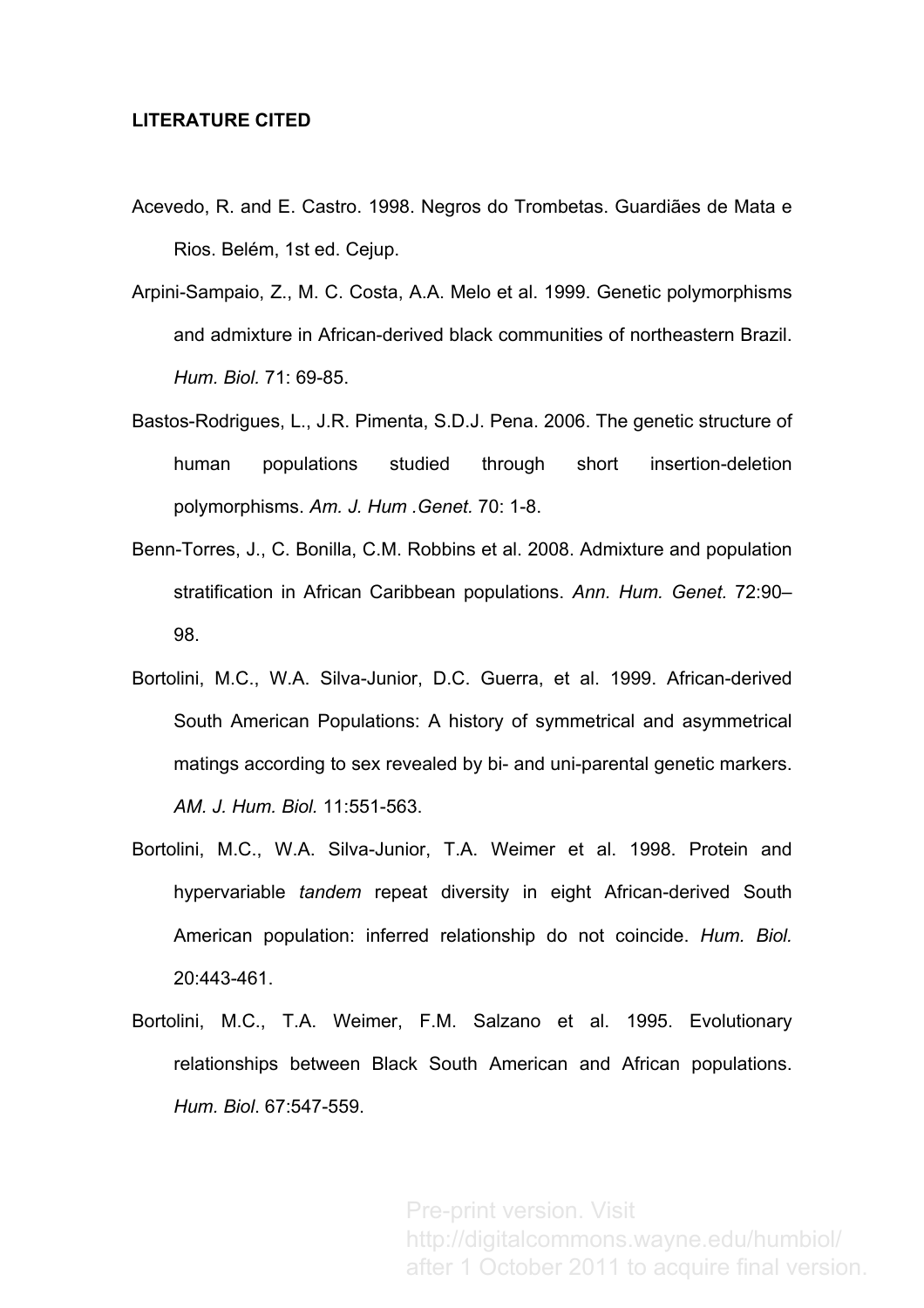- Carvalho, B.M., M.C. Bortolini, S.E.B. Santos et al. 2008. Mitochondrial DNA mapping of social-biological interactions in Brazilian Amazonian Africandescendant populations. *Genet. Mol. Biol.* 31:12-22.
- Cayres-Vallinoto, I.M.V., A.C.R. Vallinoto, C.M.D. Valente et al. 2003. Allele frequency distributions of six hypervariable loci (D1S80, APOB, D4S43, vW1, F13A and DYS19) in two African-brazilian communities from the amazon region. *Gen. Mol. Biol.* 26:235-240.
- Chakraborty R. 1985. Gene identity in racial hybrids and estimation of admixture rates. In: Neel JV, Ahuja Y, editors. Genetic Micro-differentiation in Man and other Animals. New Delhi: Indian Anthropological Association. p 171–180.
- Curtin, P.D. 1969. The Atlantic Slave Trade: a Census. Milwaukee. The University of Wisconsin Press.
- Excoffier, L., G. Laval, S. Schneider. 2005. Arlequin ver. 3.0: An integrated software package for population genetics data analysis. *Evol. Bioinform. Online* 1:47-50.
- Falush, D., M. Stephens, J.K. Pritchard. 2003. Inference of population structure using multilocus genotype data: linked loci and correlated allele frequencies. *Genetics* 164:1567–1587.
- Falush, D., M. Stephens, J.K. Pritchard. 2007. Inference of population structure using multilocus genotype data: dominant markers and null alleles. *Mol. Ecol. Notes* 7:574–578.
- Guerreiro, J.F., A.K.C. Ribeiro-dos-Santos, E.J.M. Santos et al. 1999. Genetical-demographic data from two amazonian populations composed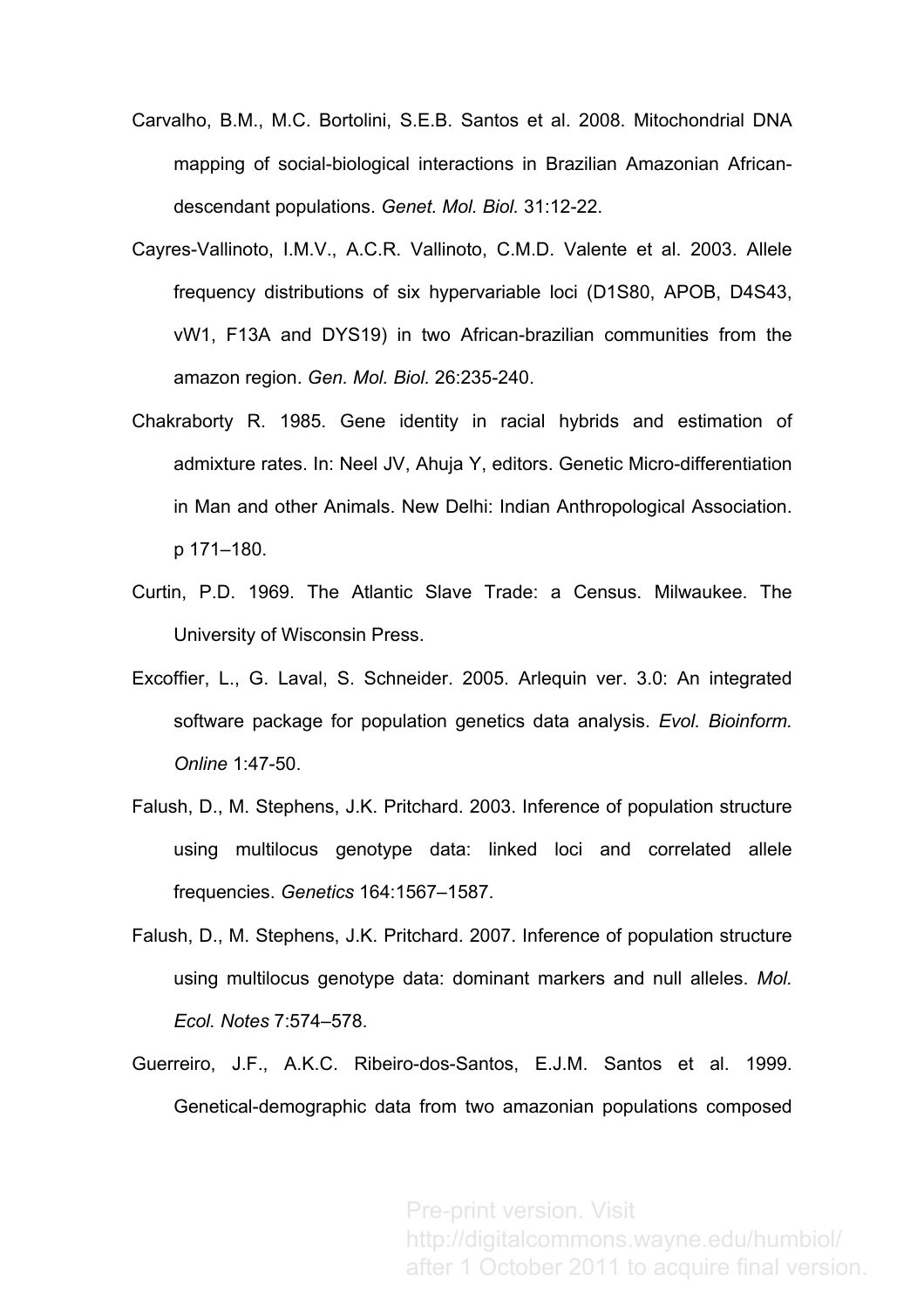of descendents of african slaves: Pacoval and Curiau. *Gen. Mol. Biol.* 22:163-168.

- Hoggart, C.J., E.J. Parra, M.D. Shriver et al. 2003. Control of confounding of genetic associations in stratified populations. *Am. J. Hum. Genet.* 72:1492-1504.
- Kiyoko, A.S., W.A.J. Silva, M.A. Zago. 2004. Heterogeneity of the Y Chromosome in Afro-Brazilian Populations. *Hum. Biol.* 76: 77-86.
- Klein, H.S. 1986. African Slavery in Latin American and the Caribbean. New York: Oxford University Press, 311pp.
- Ota VK, Belangero SI, Gadelha A, Bellucco FT, Christofolini DM, Mancini TI, Ribeiro-dos-Santos AK, Santos SE, Mari Jde J, Bressan RA, Melaragno MI, Smith Mde A. The UFD1L rs5992403 polymorphism is associated with age at onset of schizophrenia. J Psychiatr Res. 2010;44(15):1113-5.
- Parra, E.J., M. Amy, A. Joshua. 1998. Estimating African American Admixture Proportions by Use of Population-Specific Alleles. *Am. J. Hum. Genet.* 63:1839–1851.
- Parra, E.J., R.A. Kittles, G. Argyropoulos et al. 2001. Ancestral proportions and admixture dynamics in geographically defined African Americans living in South Carolina. *Am. J. Phys. Anthropol.* 114:18–29.
- Pritchard, J.K, M. Stephens, N.A. Rosenberg et al. 2000. Association mapping in structured populations. *Am. J. Hum. Genet.* 67:170-181.
- Raymond, M. and F. Rousset. 1995. Genepop version 1.2: population genetics software for exact tests and ecumenicism. *J. Hered.* 86: 248-249.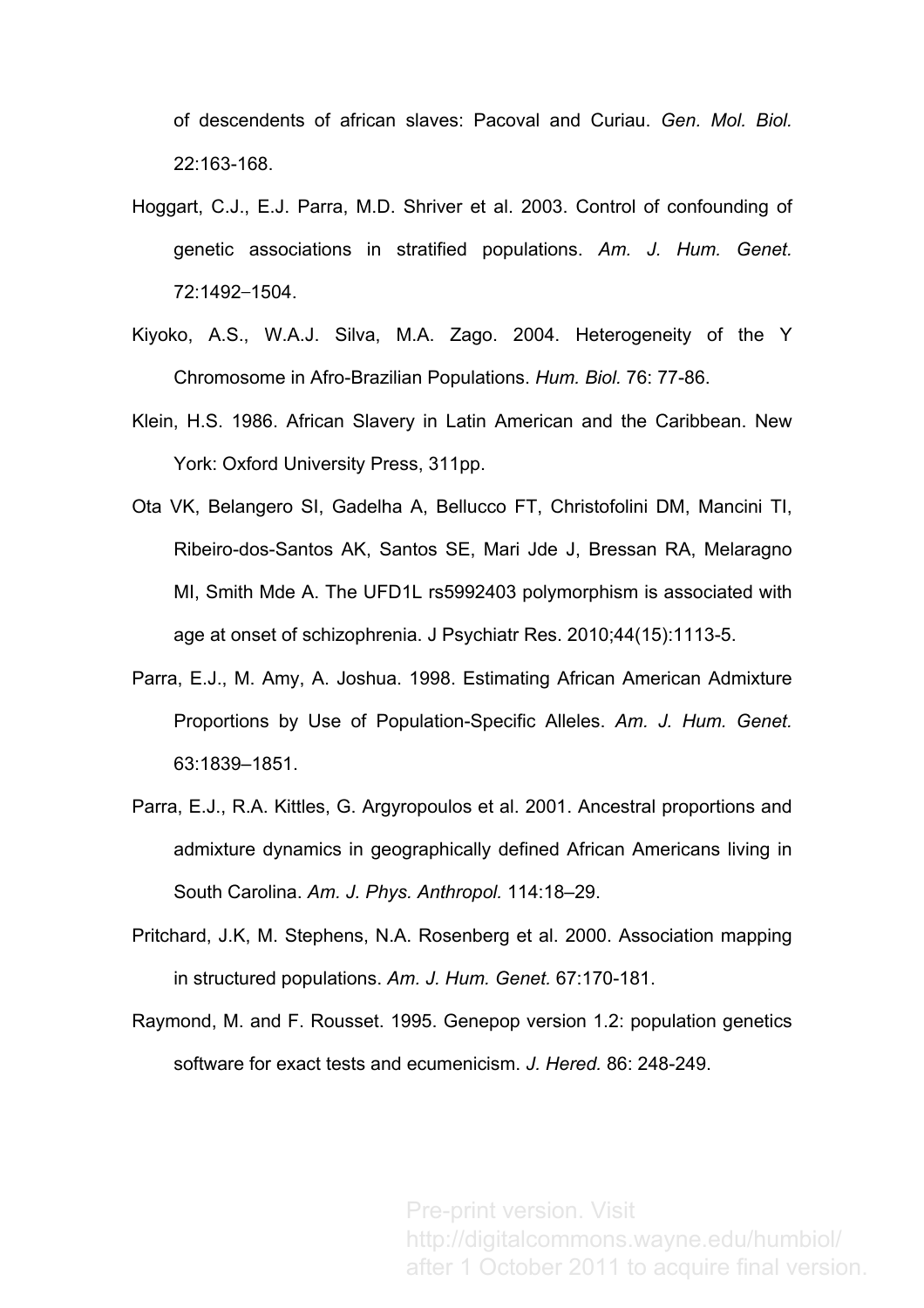- Ribeiro-dos-Santos, A.K.C., J.M. Pereira, M.R.F. Lobato et al. 2002. Dissimilarities in the process of formation of Curiaú, a semi-isolated Afro-Brazilian population of the Amazon region. *Am. J. Hum. Biol.* 14:440-447.
- Santos, N.P.C., E.M. Ribeiro-Rodrigues, A.K.C. Ribeiro-dos-Santos et al. 2010. Assessing individual interethnic admixture and population substructure using a 48 insertion-deletion ancestry informative marker panel. *Hum. Mutat.*, 31: 184-190
- Santos, S.E.B. and J.F. Guerreiro. 1995. The indigenous contribution to the formation of the population of the Brazilian Amazon Region. *Brazil. J. Genet.* 18, 2: 311-315.
- Schneider, H., J.F. Guerreiro, S.E.B. Santos et al. 1987. Isolation breakdown in Amazonian: the blacks of the Trombetas River. *Braz. J. Genet.* 10:565- 574.
- Shriver, M.D., E.J. Parra, S. Dios et al. 2003. Skin pigmentation, biogeographical ancestry and admixture mapping. *Hum. Genet.* 112:387– 399.
- Silva Jr., WA, M.C. Bortolini, D. Meyer. 1999. Genetic diversity of two African and sixteen South American populations determined on the basis of six hypervariable loci. *Am. J. Phys. Anthropol.* 109(4):425-437.
- Souza, I.R. and L. Culpi. 2005. Valongo, genetic studies on an isolated Afro-Brazilian community. *Genet. Mol. Biol.* 28:402-406.
- Tarazona-Santos E, Castilho L, Amaral DR, Costa DC, Furlani NG, Zuccherato LW, Machado M, Reid ME, Zalis MG, Rossit AR, Santos SE, Machado RL, Lustigman S. Population genetics of GYPB and association study between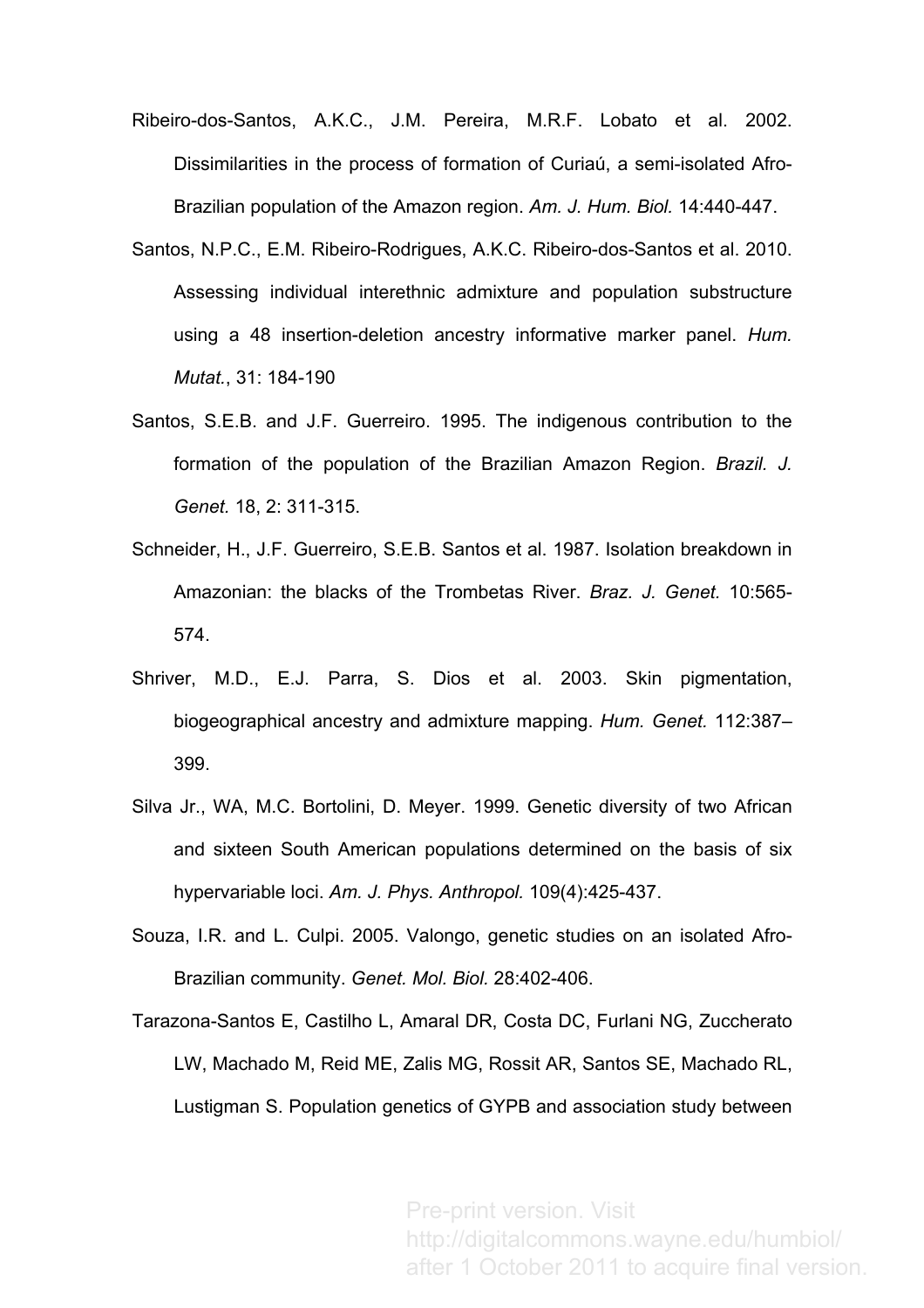GYPB\*S/s polymorphism and susceptibility to P. falciparum infection in the Brazilian Amazon. PLoS One. 2011: 24;6(1):e16123.

Weber, J.L., D. David, J. Heil, Y. Fan, C. Zhao, G. Marth. 2002. Human diallelic insertion/deletion polymorphisms. *Am. J. Hum. Genet.* 71:854–862.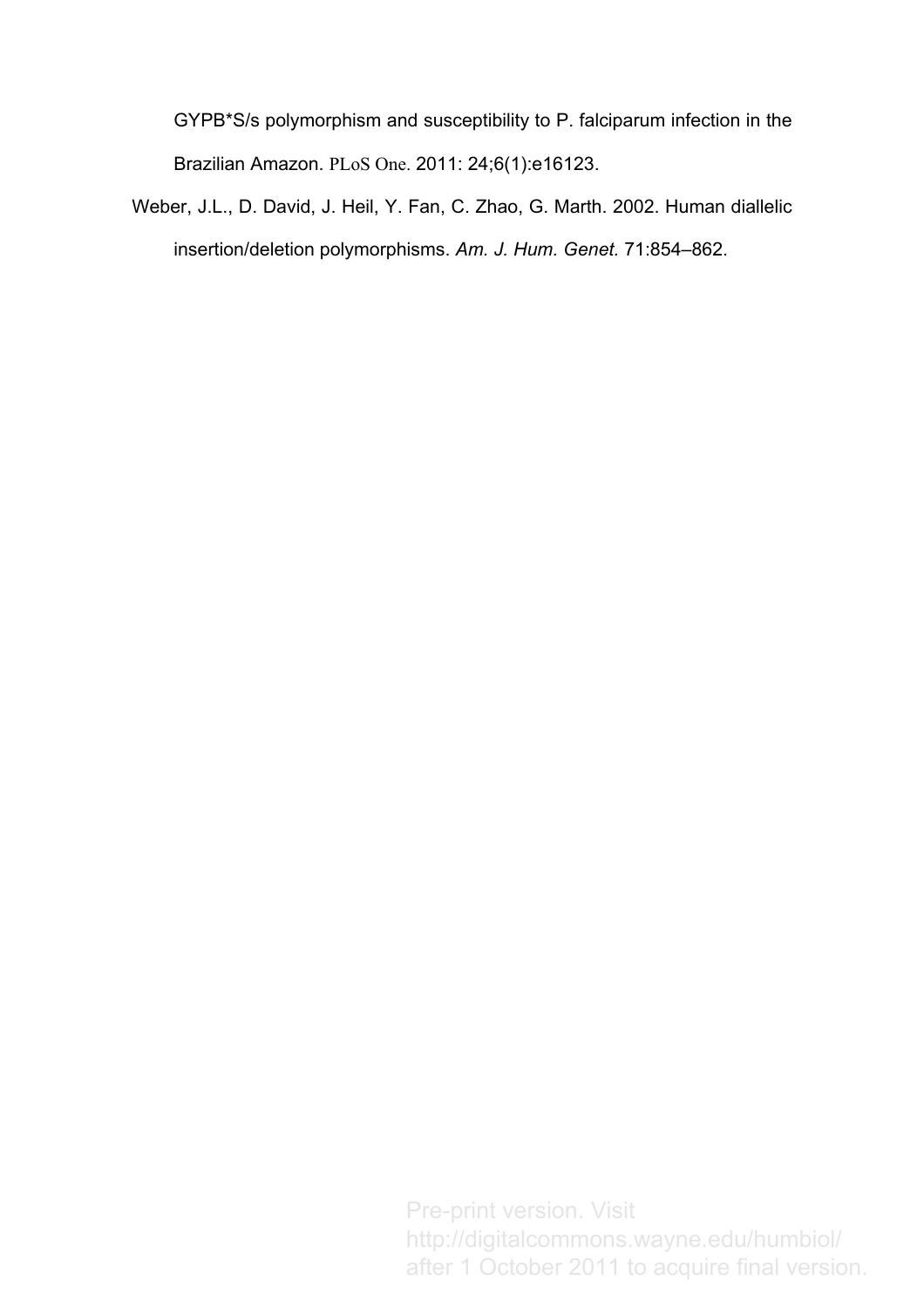|  |                        |  |  |  | Table 1. Allele frequencies (S allele) observed of the seven Afro-derived |
|--|------------------------|--|--|--|---------------------------------------------------------------------------|
|  | Amazonian populations. |  |  |  |                                                                           |

| <b>INDEL</b>  | <b>PACOVAL</b> | <b>PITIMANDEUA</b> | <b>MARAJÓ</b> | <b>TROMBETAS</b> | <b>CURIAÚ</b> | <b>MAZAGÃO</b> | <b>PONTAL</b> |
|---------------|----------------|--------------------|---------------|------------------|---------------|----------------|---------------|
| MID1357       | 0,738          | 0,369              | 0,388         | 0,484            | 0,383         | 0,545          | 0,220         |
| <b>MID273</b> | 0,428          | 0,391              | 0,597         | 0,453            | 0,372         | 0,568          | 0,470         |
| MID1684       | 0,404          | 0,478              | 0,402         | 0,312            | 0,441         | 0,636          | 0,602         |
| <b>MID818</b> | 0,357          | 0,510              | 0,388         | 0,328            | 0,279         | 0,386          | 0,500         |
| MID1172       | 0,309          | 0,413              | 0,250         | 0,359            | 0,209         | 0,295          | 0,411         |
| MID1176       | 0,547          | 0,641              | 0,666         | 0,531            | 0,709         | 0,681          | 0,661         |
| MID1358       | 0,666          | 0,565              | 0,736         | 0,531            | 0,534         | 0,727          | 0,602         |
| MID1785       | 0,190          | 0,489              | 0,339         | 0,312            | 0,604         | 0,386          | 0,540         |
| MID1271       | 0,547          | 0,445              | 0,476         | 0,343            | 0,279         | 0,500          | 0,348         |
| <b>MID789</b> | 0,785          | 0,652              | 0,694         | 0,546            | 0,511         | 0,613          | 0,455         |
| MID494        | 0,500          | 0,510              | 0,597         | 0,359            | 0,430         | 0,295          | 0,397         |
| MID625        | 0,690          | 0,717              | 0,536         | 0,468            | 0,696         | 0,545          | 0,470         |
| MID1379       | 0,785          | 0,934              | 0,875         | 0,812            | 0,639         | 0,772          | 0,647         |
| MID2011       | 0,404          | 0,565              | 0,444         | 0,484            | 0,151         | 0,568          | 0,352         |
| MID1726       | 0,404          | 0,532              | 0,527         | 0,406            | 0,593         | 0,590          | 0,382         |
| <b>MID473</b> | 0,547          | 0,597              | 0,416         | 0,687            | 0,651         | 0,500          | 0,661         |
| MID619        | 0,833          | 0,586              | 0,541         | 0,812            | 0,732         | 0,590          | 0,647         |
| MID1448       | 0,214          | 0,065              | 0,138         | 0,125            | 0,139         | 0,227          | 0,220         |
| MID1923       | 0,119          | 0,478              | 0,416         | 0,375            | 0,244         | 0.204          | 0,470         |
| <b>MID856</b> | 0,261          | 0,478              | 0,444         | 0,562            | 0,440         | 0,613          | 0,568         |
| MID99         | 0,619          | 0,728              | 0,833         | 0,734            | 0,581         | 0,818          | 0,867         |
| MID93         | 0,357          | 0,336              | 0,263         | 0,343            | 0,220         | 0,409          | 0,338         |
| MID1716       | 0,428          | 0,500              | 0,486         | 0,421            | 0,627         | 0,659          | 0,500         |
| <b>MID682</b> | 0,642          | 0,553              | 0,817         | 0,515            | 0,500         | 0,840          | 0,529         |
| MID1039       | 0,285          | 0,281              | 0,263         | 0,228            | 0,186         | 0,386          | 0,264         |
| MID1780       | 0,595          | 0,467              | 0,402         | 0,406            | 0,511         | 0,500          | 0,558         |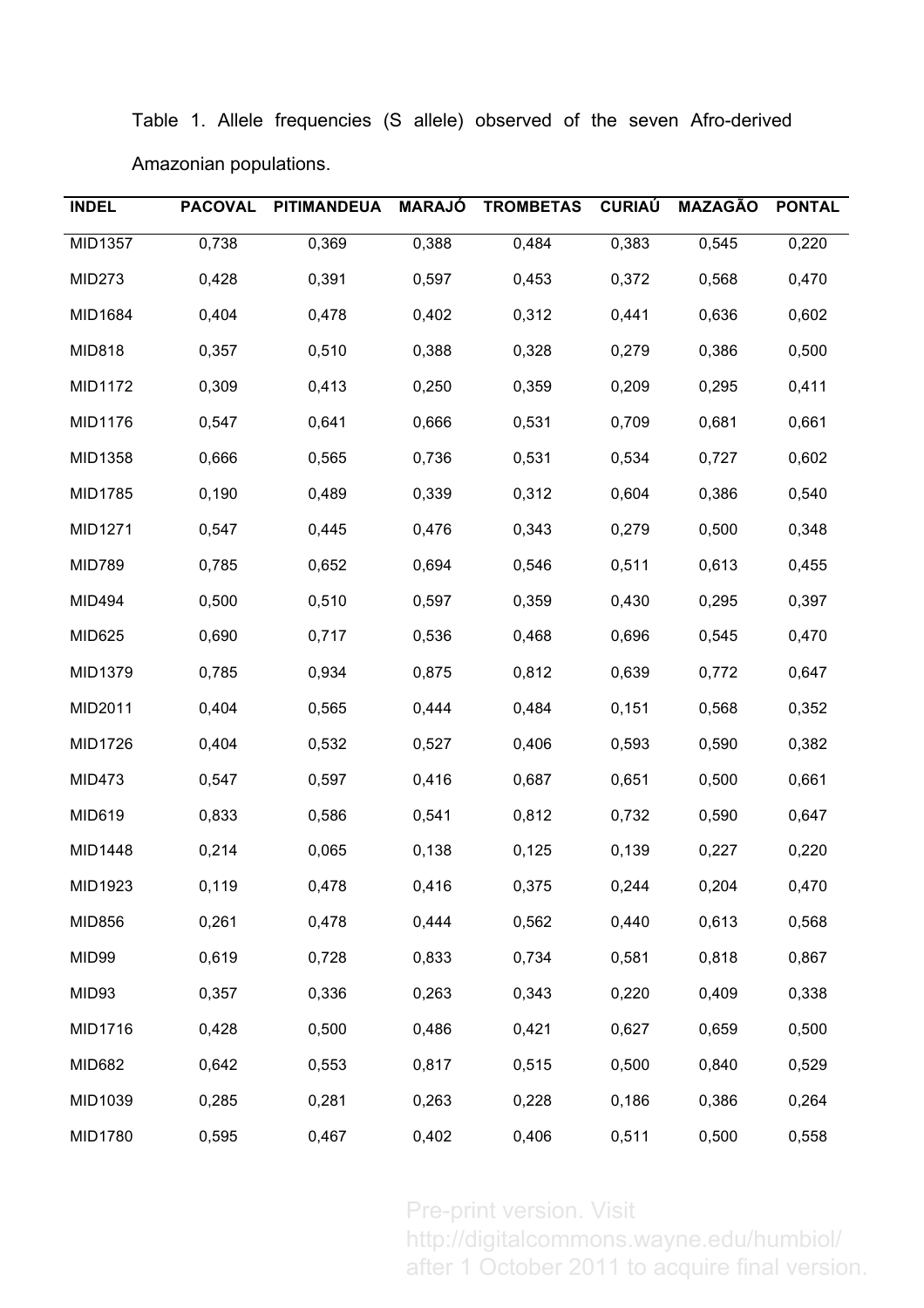| MID1470       | 0,166    | 0,402 | 0,194 | 0,156 | 0,186 | 0,250 | 0,176 |
|---------------|----------|-------|-------|-------|-------|-------|-------|
| <b>MID132</b> | 0,500    | 0,369 | 0,236 | 0,468 | 0,370 | 0,454 | 0,367 |
| MID1098       | 0,355    | 0,412 | 0,331 | 0,367 | 0,332 | 0,402 | 0,338 |
| MID1558       | 0,300    | 0,259 | 0,277 | 0,171 | 0,174 | 0,272 | 0,161 |
| <b>MID217</b> | 0,071    | 0,119 | 0,222 | 0,125 | 0,232 | 0,159 | 0,117 |
| <b>MID568</b> | 0,142    | 0,119 | 0,180 | 0,156 | 0,104 | 0,250 | 0,220 |
| MID1952       | 0,312    | 0,334 | 0,287 | 0,406 | 0,267 | 0,272 | 0,147 |
| <b>MID476</b> | 0,285    | 0,152 | 0,305 | 0,234 | 0,232 | 0,272 | 0,132 |
| <b>MID275</b> | $0,540*$ | 0,487 | 0,583 | 0,500 | 0,662 | 0,636 | 0,735 |
| <b>MID152</b> | 0,500    | 0,217 | 0,537 | 0,265 | 0,290 | 0,270 | 0,333 |
| <b>MID196</b> | 0,452    | 0,521 | 0,361 | 0,531 | 0,430 | 0,409 | 0,529 |
| <b>MID778</b> | 0,714    | 0,728 | 0,597 | 0,593 | 0,709 | 0,590 | 0,617 |
| MID1603       | 0,612    | 0,790 | 0,388 | 0,484 | 0,614 | 0,681 | 0,818 |
| MID1386       | 0,285    | 0,358 | 0,316 | 0,280 | 0,159 | 0,360 | 0,142 |
| <b>MID660</b> | 0,571    | 0,347 | 0,537 | 0,421 | 0,430 | 0,454 | 0,367 |
| <b>MID575</b> | $0,350*$ | 0,222 | 0,333 | 0,296 | 0,093 | 0,090 | 0,102 |
| <b>MID216</b> | $0,640*$ | 0,759 | 0,597 | 0,453 | 0,488 | 0,681 | 0,627 |
| <b>MID481</b> | 0,160    | 0,195 | 0,152 | 0,093 | 0,069 | 0,156 | 0,157 |
| MID913        | 0,119    | 0,010 | 0,035 | 0,093 | 0,061 | 0,065 | 0,054 |
| MID350        | 0,119    | 0,043 | 0,148 | 0,171 | 0,174 | 0,159 | 0,088 |
| <b>MID988</b> | 0,400    | 0,313 | 0,402 | 0,484 | 0,197 | 0,272 | 0,250 |
| <b>MID184</b> | 0,448    | 0,391 | 0,583 | 0,500 | 0,325 | 0,500 | 0,480 |
|               |          |       |       |       |       |       |       |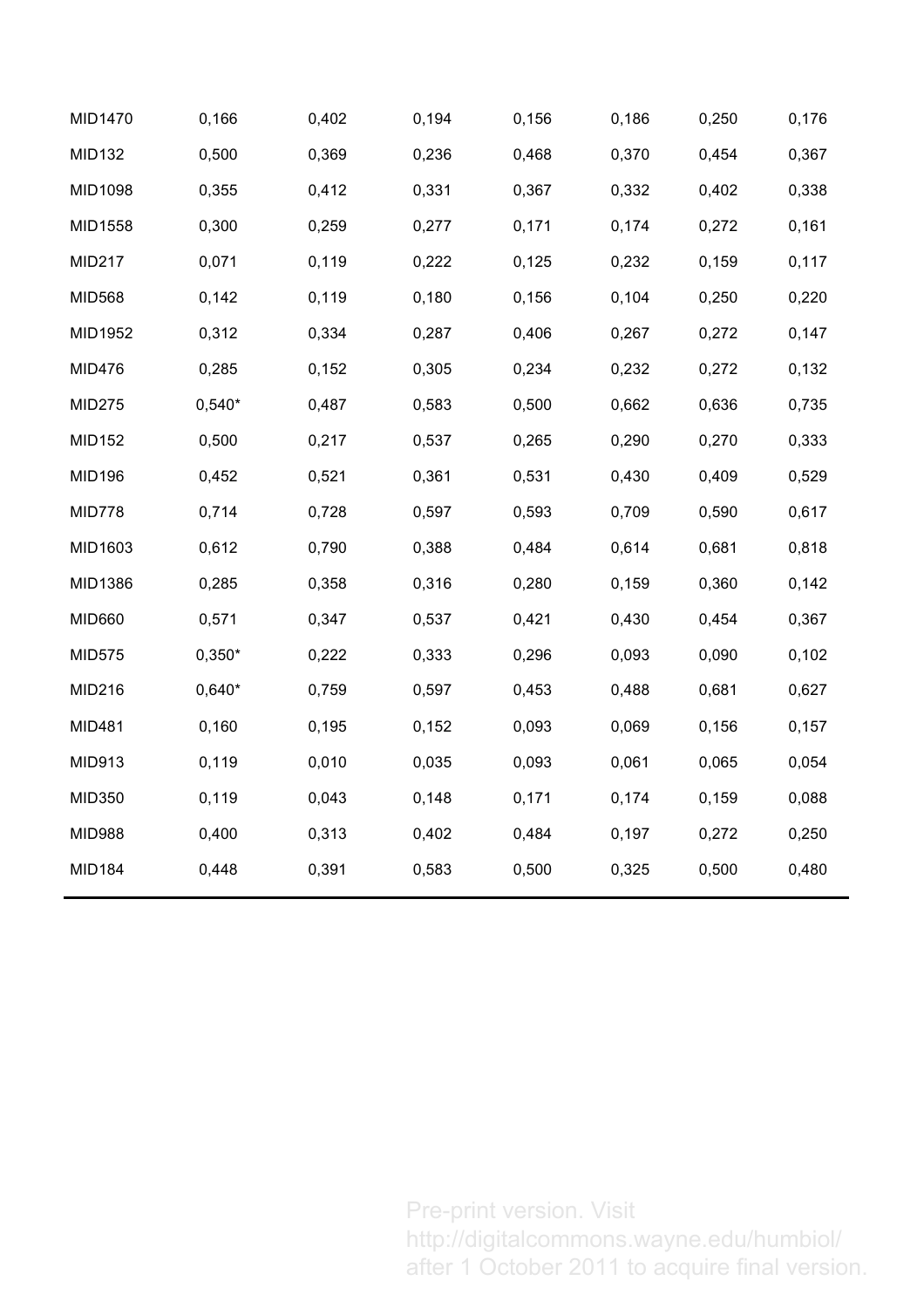| Afro-derived           | African           | <b>European</b>   | N. American       |
|------------------------|-------------------|-------------------|-------------------|
| populations            | $(*±SE)$          | $(*±SE)$          | % <b>ESE</b>      |
| Pacoval                | $38.2 \pm 0.0003$ | $29.7 \pm 0.0004$ | $32.1 \pm 0.0003$ |
| Pitimandeua            | $48.7 \pm 0.0027$ | $32.3 \pm 0.0025$ | $19.0 \pm 0.0030$ |
| Marajó                 | $41.1 \pm 0.0014$ | $27.8 \pm 0.0016$ | $31.1 \pm 0.0012$ |
| <b>Trombetas</b>       | $52.8 \pm 0.0078$ | $19.6 \pm 0.0085$ | $27.6 \pm 0.0086$ |
| Curiaú                 | $58.3 \pm 0.0004$ | $21.6 \pm 0.0004$ | $20.1 \pm 0.0004$ |
| Mazagão                | $38.2 \pm 0.0002$ | $41.0 \pm 0.0003$ | $20.8 \pm 0.0002$ |
| Pontal                 | $60.5 \pm 0.0075$ | $26.1 \pm 0.0059$ | $13.4 \pm 0.0077$ |
| <b>All populations</b> | $48.5 \pm 0.0032$ | $28.9 \pm 0.0025$ | $22.6 \pm 0.0031$ |

Table 2 - Global estimate of continental ancestry in seven Afro-derived Amazonian populations.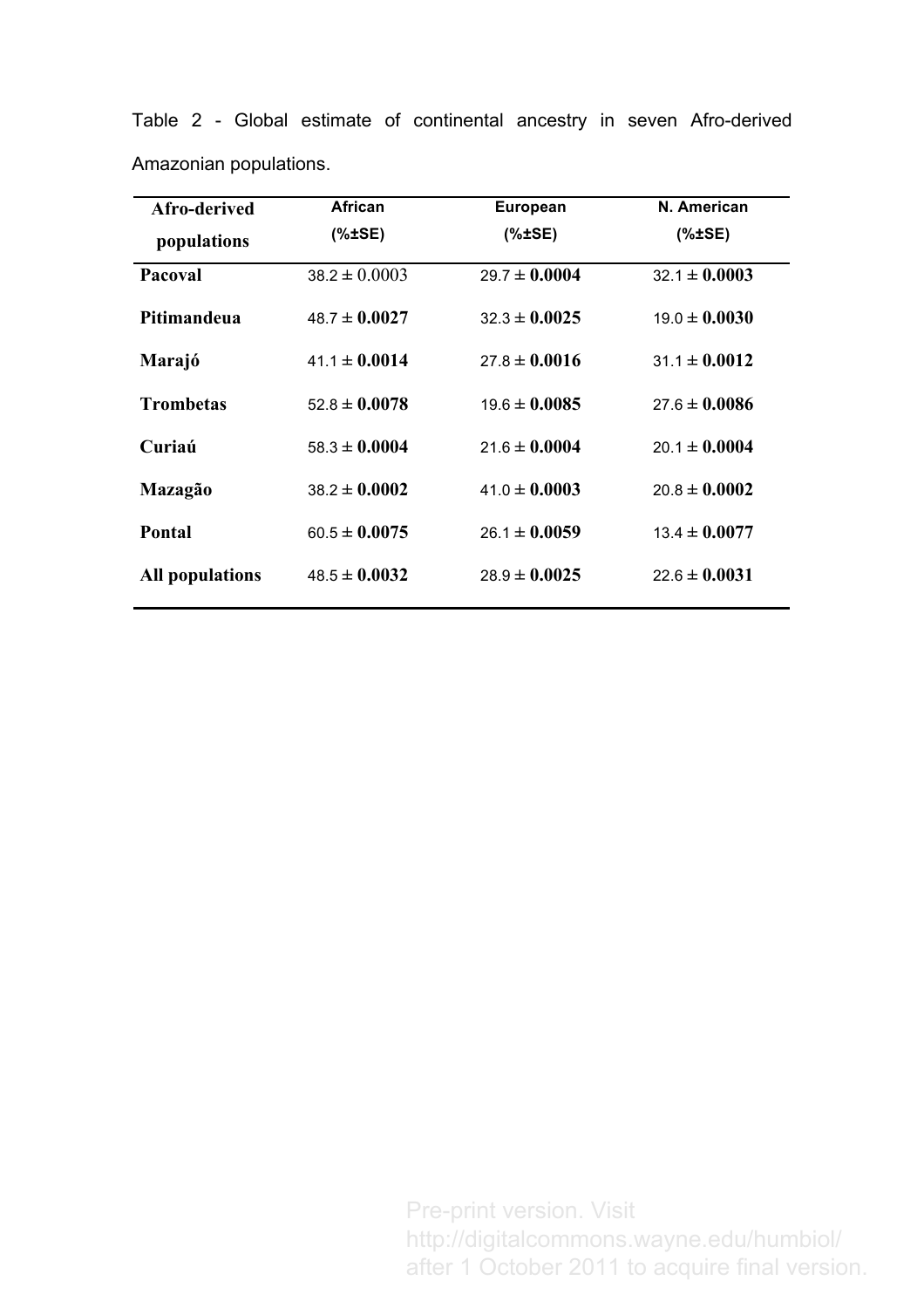

**Figure 1.** Geographical coordinates of the investigated Afro-derived populations.